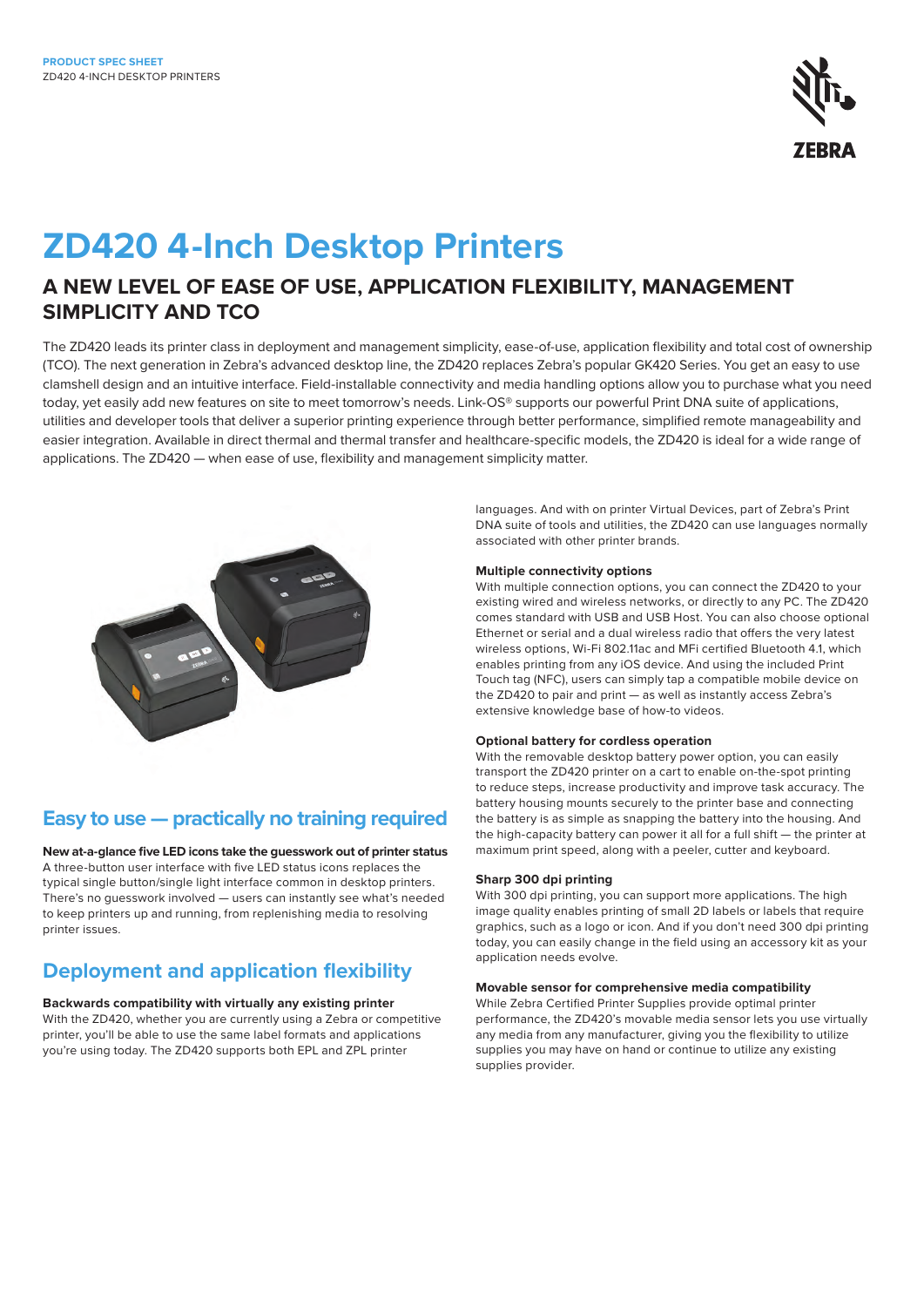# **Easy to manage**

# **Easily manage all your printers — all from a single location**

The ZD420 supports Zebra Link-OS, a one-of-a-kind enterprise printer operating system that makes it easier than ever to manage and troubleshoot your networked printers from one remote location. With optional Printer Profile Manager Enterprise, you can manage one printer, a group of specific printers or all printers anywhere in the world. Instantly discover every ZD420 printer on your network — there's no need to walk through the facility to locate, configure or troubleshoot printers. And an intuitive browser-based interface lets you see printer status at a glance, complete with information that allows you to quickly triage printer issues to prevent or minimize downtime.

#### **Seamless integration with your device management system**

With our MDM Connectors, you can easily integrate networked ZD420 printers into your AirWatch or SOTI MobiControl device management system.

### **Easily configure non-networked printers**

The USB Host port makes it easy to connect to all your external devices, including keyboards and scanners, and can also be utilized to upgrade printer firmware automatically and set up new printer configurations.

# **Maximize uptime with Zebra Visibility Services**

If you're still tracking your printers manually, then you are likely missing out on information that could save you money. With Zebra, you can choose powerful visibility service options that deliver critical insight into the information you need to prevent printer downtime. Our Asset Visibility Service (AVS) provides the basic health information and proactive steps required to keep your ZD420 printers up and running all for just pennies a day. The full-featured Operational Visibility Service (OVS) allows you to monitor just about any aspect of your Zebra printer, as well service and repair status. See the current status and disposition of all of your printers, printers at a specific site, specific printer models or a specific printer — and much more.

# **Innovative features for the lowest TCO**

## **Zebra Print DNA — transforming printers from the inside**

Print DNA is the genetic code that injects business-catalytic capabilities into our Link-OS printers through its unique combination of innovative applications, utilities and developer tools. The result is a superior printing experience through better performance, simplified remote

manageability and easier integration. And it is easy to configure your printers to use secure connections, block unwanted access and ensure your data and infrastructure are protected.

#### **Add new features right on site for superior future-proofing**

If you need new communication or media handling options in the future, no problem — the printer you buy today can support tomorrow's needs. The modular, field upgradable design allows you to add serial or Ethernet connectivity, 300 dpi support, plus a peeler or a cutter, right on site — no need to send the ZD420 to a service depot.

### **Lower your costs with a high capacity ribbon**

Intelligent dual-ribbon handling allows the ZD420t to accept either 74 m/244 ft. or high capacity 300 m/984 ft. ribbons. The 300 m ribbon reduces ribbon changes by 75 percent for fewer workflow disruptions. And since the high capacity ribbon costs less per meter than the standard ribbon, you'll also save on the cost of supplies.

### **Easy to clean and sanitize healthcare model**

The ZD420 is available in a healthcare model with disinfectant-ready, UV-resistant plastics and a sealed button interface that makes it easy to clean and disinfect. It also comes with a healthcare compliant power supply and an optional locking media cabinet to block unauthorized access to high value media like blank prescription forms.

### **Tidier and safer installations**

When you choose the optional power supply accessory, the power supply and all but one power cord are hidden from view, improving aesthetics as well as worker and customer safety.

## **Consistently exceptional Zebra Certified Supplies**

Printing supplies can impact everything from printhead lifespan to operational efficiency. That's why we design, produce and rigorously pretest our own line of thermal printing supplies to ensure consistent, optimized performance in your Zebra printer — and peace of mind for you. For industry-leading quality, service and thermal printing expertise, choose Zebra Certified Supplies.

## **Protect your investment with an affordable service plan**

Without a service plan, a single repair can cost more than the printer and can take weeks to complete — but comprehensive service plans are too costly, offering excessive coverage your desktop printers simply don't need. Now, Zebra OneCare SV provides the right level of service at the right price, providing two years of coverage for normal wear and tear, double the standard warranty coverage, priority turnaround times at the depot and more — all for a tiny fraction of the cost of a single repair.

# **THE ZD420 — WHEN EASE OF USE, FLEXIBILITY AND MANAGEMENT SIMPLICITY MATTER. For more information, visit [www.zebra.com/z](http://www.zebra.com/zd420)d420**

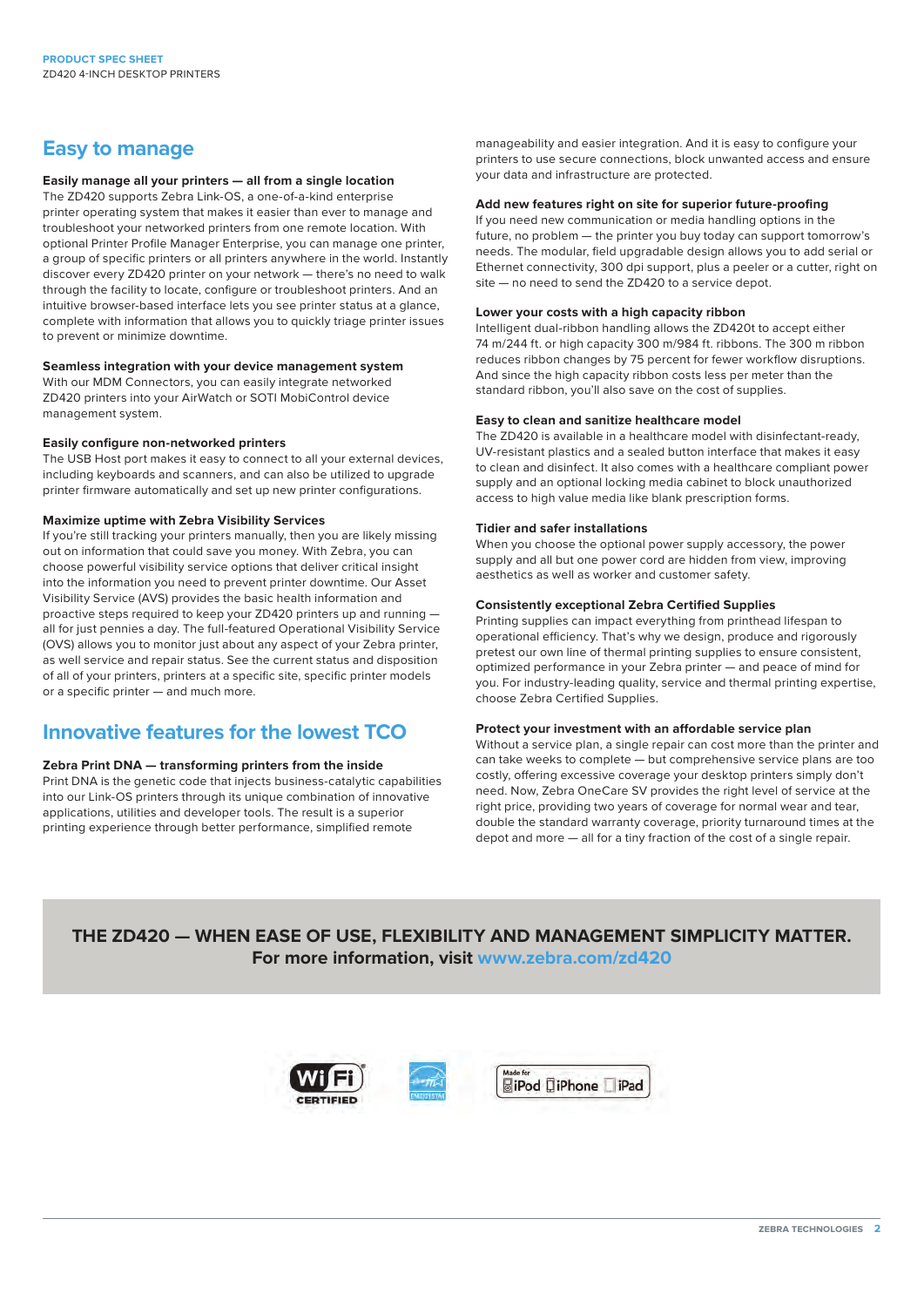# **ZD420 Specifications** The ZD420 is

#### **STANDARD FEATURES**

- Print methods: Thermal Transfer or Direct Thermal
- ZPL and EPL programming languages
- 5 status icon, 3 button user interface USB 2.0, USB Host
- OpenACCESS™ for easy media loading
- Dual-wall frame construction
- ENERGY STAR qualified

**Diameter**

### **PHYSICAL CHARACTERISTICS**

|                               | ZD420d            | ZD420t          |
|-------------------------------|-------------------|-----------------|
| Length                        | 8.69 in./220.8 mm | 10.5 in /267 mm |
| Width                         | 6.98 in./177.5 mm | 8.0 in./202 mm  |
| Height                        | 5.93 in./150.7 mm | 7.5 in./192 mm  |
| Weight                        | 3.6 lb/ 1.6 kg    | 5.3 lb/2.4 kg   |
| <b>PRINTER SPECIFICATIONS</b> |                   |                 |
| <b>Operating System</b>       | $link-OS^*$       |                 |
|                               |                   |                 |

| <b>Operating System</b>       | link-OS®                                                                                                                                                                                                                           |
|-------------------------------|------------------------------------------------------------------------------------------------------------------------------------------------------------------------------------------------------------------------------------|
| Resolution                    | 203 dpi/8 dots per mm<br>Optional 300 dpi/12 dots per mm<br>Resolution can be factory installed or changed on site<br>via accessory kits. Resolution can be changed from<br>300 dpi to 203 dpi, as well as from 203 dpi to 300 dpi |
| Memory                        | 512 MB Flash; 256 MB SDRAM for factory installed<br>network connectivity options<br>512 MB Flash; 128 MB SDRAM for printers without<br>factory installed network connectivity options                                              |
| Maximum<br><b>Print Width</b> | 4.09 in./104 mm for 203 dpi<br>4.27 in./108 mm for 300 dpi                                                                                                                                                                         |
| Maximum<br><b>Print Speed</b> | 6 in./152 mm per second (203 dpi)<br>4 in./102 mm per second (300 dpi)                                                                                                                                                             |
| <b>Media Sensors</b>          | Full width, moveable reflective/black mark sensor;<br>multi-position transmissive/gap sensor                                                                                                                                       |
| <b>Firmware</b>               | ZPL II; EPL 2; XML; ZBI                                                                                                                                                                                                            |
|                               | <b>MEDIA AND RIBBON CHARACTERISTICS</b>                                                                                                                                                                                            |
| Maximum<br>Label Length       | 39.0 in /991 mm                                                                                                                                                                                                                    |
| <b>Media Width</b>            | 0.585 in /15 mm to 4.65 in /118 mm                                                                                                                                                                                                 |
| <b>Media Roll Size</b>        | Maximum outer diameter: 5.00 in /127 mm<br>Core inner diameter: 0.5 in. (12.7 mm) and 1.0 in.<br>(25.4 mm) standard, 1.5 in. (38.1), 2.0 in., (50.8 mm)<br>and 3.0 in. (76.2 mm) using optional adapters                           |
| <b>Media Thickness</b>        | 0.003 in. (0.08 mm) min.; 0.0075 in. (0.1905 mm) max.                                                                                                                                                                              |
| <b>Media Types</b>            | Roll-fed or fan-fold, die cut or continuous with or<br>without black mark, tag stock, continuous receipt<br>paper, and wristbands                                                                                                  |
| <b>Ribbon Outside</b>         | 2.6 in./66 mm (300 m); 1.34 in./34 mm (74 m)                                                                                                                                                                                       |

#### **MEDIA AND RIBBON CHARACTERISTICS (CONT.) Ribbon Standard Length** 984 ft. (300 m); 244 ft. (74 m) **Ribbon Ratio** 1:4 media to ribbon (300 m) 1:1 media to ribbon (74 m) **Ribbon Width** 1.33 in./33.8 mm — 4.3 in./109.2 mm **Ribbon Core I.D.** 300 meter ribbon 1 in./25.4 mm 74 meter ribbon 0.5 in./12.7 mm **OPERATING CHARACTERISTICS Operating Temp.** 40° to 105° F/4.4° to 41° C **Storage Temp.**  $-40^{\circ}$  to  $140^{\circ}$  F/-40° to 60° C **Operating Humidity** 10% to 90% non-condensing **Storage Humidity** 5% to 95% non-condensing **Electrical** Auto-detectable (PFC Compliant) 100-240VAC, 50-60Hz; ENERGY STAR qualified; optional 2750 mAh battery **OPTIONS AND ACCESSORIES Media Handling** Field installable dispenser — label peel and present with label present sensor; field installable cutter **Communications** Field installable RS-232 auto-sensing Serial, DB-9; Factory installed or field installable Ethernet — 10/100 internal; factory installed wireless dual radio:802.11ac Wi-Fi and Bluetooth 4.1; Bluetooth Low Energy included as standard on network connected models **Battery** Provides power to the printer to support a full shift of printing at maximum print speed; supports all media handling options. **Real Time Clock** Real time clock included as standard on network connected models **Keyboard Display Unit** ZKDU keyboard display units for stand-alone printing solutions **Media Locking Cabinet** Mechanical lock with 2 keys; Kensington® lock slot; available on ZD420d Healthcare only **Mounting Plate** Optional accessory to secure ZD Series printers to countertops or shelves **Enclosed Power Supply** Attached power supply accessory for cord-free installation **FONTS/GRAPHICS/SYMBOLOGIES Barcode Ratios** 2:1 and 3:1 **1D Barcodes** Code 11, Code 39, Code 93, Code 128, ISBT-128, UPC-A, UPC-E, EAN-8, EAN-13, UPC and EAN 2-or

## 5-digit extensions, Plessey, Postnet, Standard 2-of-5, Industrial 2-of-5, Interleaved 2-of-5, Logmars, MSI, Codabar and Planet Code **2D Barcodes** Codablock, PDF417, Code 49, DataMatrix, MaxiCode, QR Code, MicroPDF, Aztec

# **ideal in:**

# **Light Manufacturing**

- Agency labels/ nameplates
- Product labels
- Apparel tags
- Work-in-Process (WIP)
- Inventory labels
- Agency labels
- Shipping labels **Transportation &**

# **Logistics**

- Asset labels
- Shipping labels
- Receiving labels
- Packing slips

#### **Healthcare**

- Prescriptions • Lab and
- specimen labels
- Patient ID wristbands
- Asset labels
- Blood and IV bag labels

# • Patient record labels

#### **Retail** • Return tags

- Asset labels
- Shelf labels
- Price markdowns
- Information labels

#### **Government**

- Asset labels
- Record labels

#### **Services**

- Service reminder labels
- Ticketing
- Purchase transactions